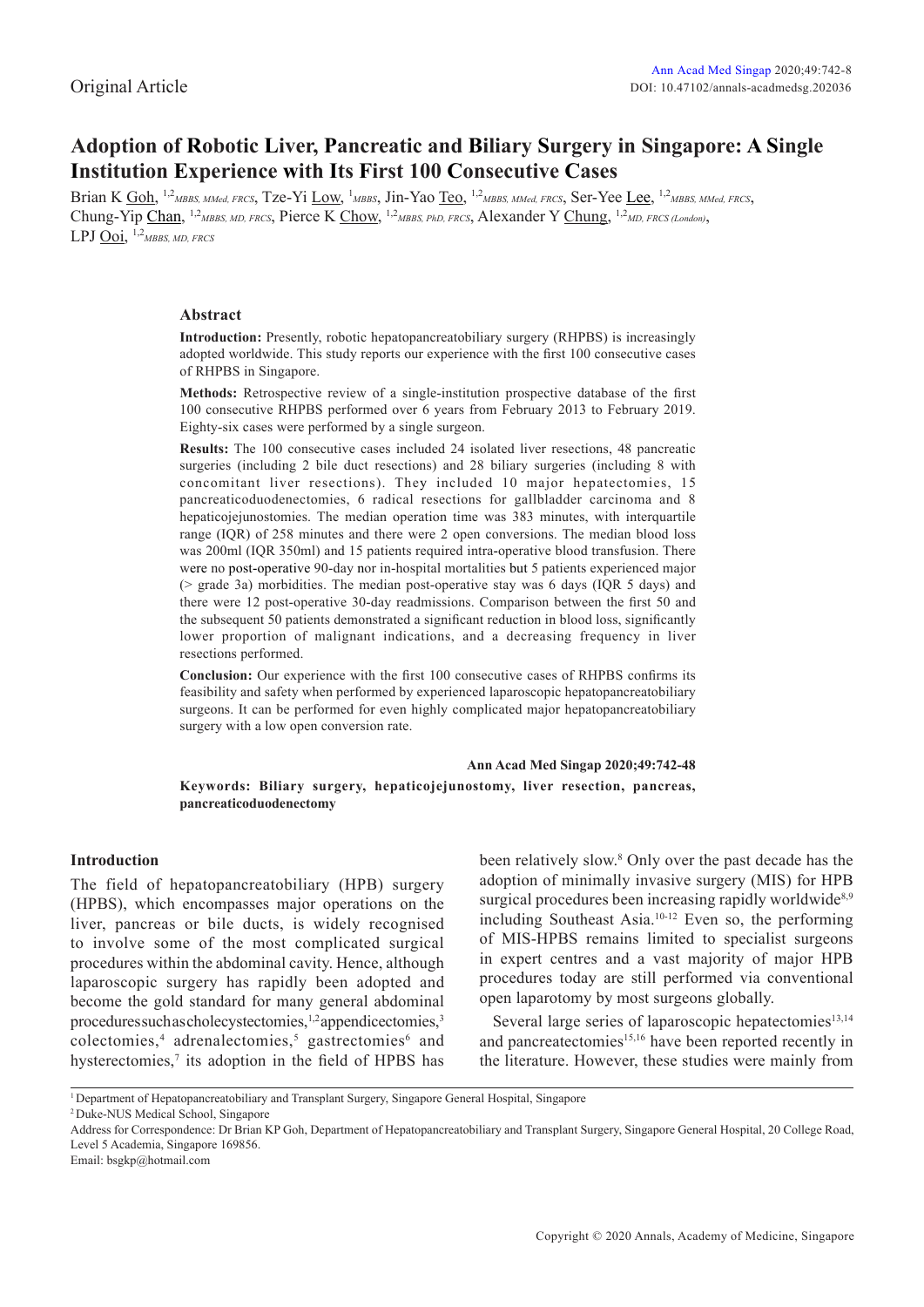high-volume expert centres, due to the technically demanding nature of most HPBS.10-12 Complicated procedures such as major hepatectomies and proximal pancreatectomies are relatively rare and challenging operations to perform via the conventional open approach. Not surprisingly, performing these procedures via conventional laparoscopy has been reported to require a long and steep learning curve, even when done by surgeons highly experienced with the open approach. $17,18$ Hence, the vast majority of HPB surgeons worldwide today still choose to perform these procedures via the open approach despite increasing evidence from randomised controlled trials<sup>19,20</sup> confirming the advantages of performing these procedures via MIS (such as decreased pain, shorter length of stay and decreased blood loss).

The robotic surgical platform was introduced to overcome many of the limitations of conventional laparoscopy.21 One of its main advantages reported was the increased dexterity and stability of its patented Endowrist technology. It allowed surgeons to easily perform more precise and delicate dissection and suturing in extremely tight spaces compared to conventional laparoscopy, useful for HPB procedures such as fine dissection in the hilar region and the performance of difficult anastomoses such as pancreatojejunostomies<sup>22</sup> and hepaticojejunostomies.<sup>23</sup> Increasing number of studies have also been published demonstrating the advantages of robotic assistance for hepatectomies<sup>24</sup> and pancreatectomies.<sup>25</sup> Other reported advantages of robotic HPB surgery over conventional laparoscopy include the shorter learning curve<sup>26</sup> and lower open conversion rate<sup>27</sup> but at the expense of longer operation time and increased cost.

In this present study, we reported our experience with our first 100 consecutive RHPBS. This series represents an update to our previous publication of our first 20 cases.5 To our knowledge, this is the largest series of RHPBS in Southeast Asia to date.

#### **Methods**

This was a retrospective review of our single-institution RHPBS database over 6 years between February 2013 and February 2019. We identified the first 100 consecutive patients who underwent RHPBS using the Da Vinci-Si Surgical System (Intuitive Surgical Sunnyvale, California, US). This study was approved by our institutional review board. Peri-operative outcomes of interest such as operative time, total operative blood loss, blood transfusion, post-operative morbidity/mortality and length of stay after surgery were recorded.

Patients were considered for RHPBS when they were determined to be suitable candidates for the minimally invasive surgical approach. The decision for the robotic approach was dependent on multiple factors including individual surgeons' preference and patients' choice after a thorough discussion on the benefits and limitations of the different approaches. Cost and availability of the robot was also a major factor in the decision-making. On average, patients had to pay an additional S\$6,000 for robotic surgery compared to conventional open surgery. However, there were 3 robotic cholecystectomies performed for cholecystitis during an individual surgeon's early learning experience where the patients did not have to pay the additional charges associated with its use. Our surgical technique for RHPBS has been described in detail in our previous studies.21,23,28-30 All cases were performed by 4 different principal console surgeons, of which 86 cases were done by one surgeon who subsequently assisted in all the remaining cases.

Operation time was defined as the duration from the time of skin incision to closure. All post-operative morbidity and mortality were recorded and graded using the Clavien-Dindo classification,<sup>31</sup> up to 30 days after surgery (including readmissions) or within the same hospital stay. Open conversion was defined as any procedure whereby open incision was required to complete the procedure. The exception was for selected hybrid cases such as pancreatoduodenectomy where the reconstruction was performed via a mini-laparotomy incision or Roux-en-Y hepaticojejunostomy, and the construction of the jejuno-jejunostomy was performed extracorporeally. The international study group definition for the classification of post-operative pancreatic fistula was adopted as per our previous studies.<sup>12,28</sup>

In this study we classified pancreaticoduodenectomies, extended pancreatectomies (adjacent organ/vascular resection), major liver resections (resection of  $> 3$ segments/right anterior segmentectomy/right posterior segmentectomy),10 segmentectomy of difficult posterior superior segments, radical resection for gallbladder cancers and hepaticojejunostomies as high-difficulty procedures. The remaining procedures such as distal pancreatectomies and minor liver resections were classified as procedures of intermediate difficulty.

All statistical analyses were conducted using the computer program Statistical Package for Social Sciences for Windows, version 21.0 (SPSS Inc). Univariate analyses were performed using Mann Whitney U, chi-square or Fischer's Exact tests as appropriate. All tests were 2-sided and *P*<0.05 was considered statistically significant.

#### **Results**

One hundred consecutive patients underwent attempted RHPBS during the study period. The operative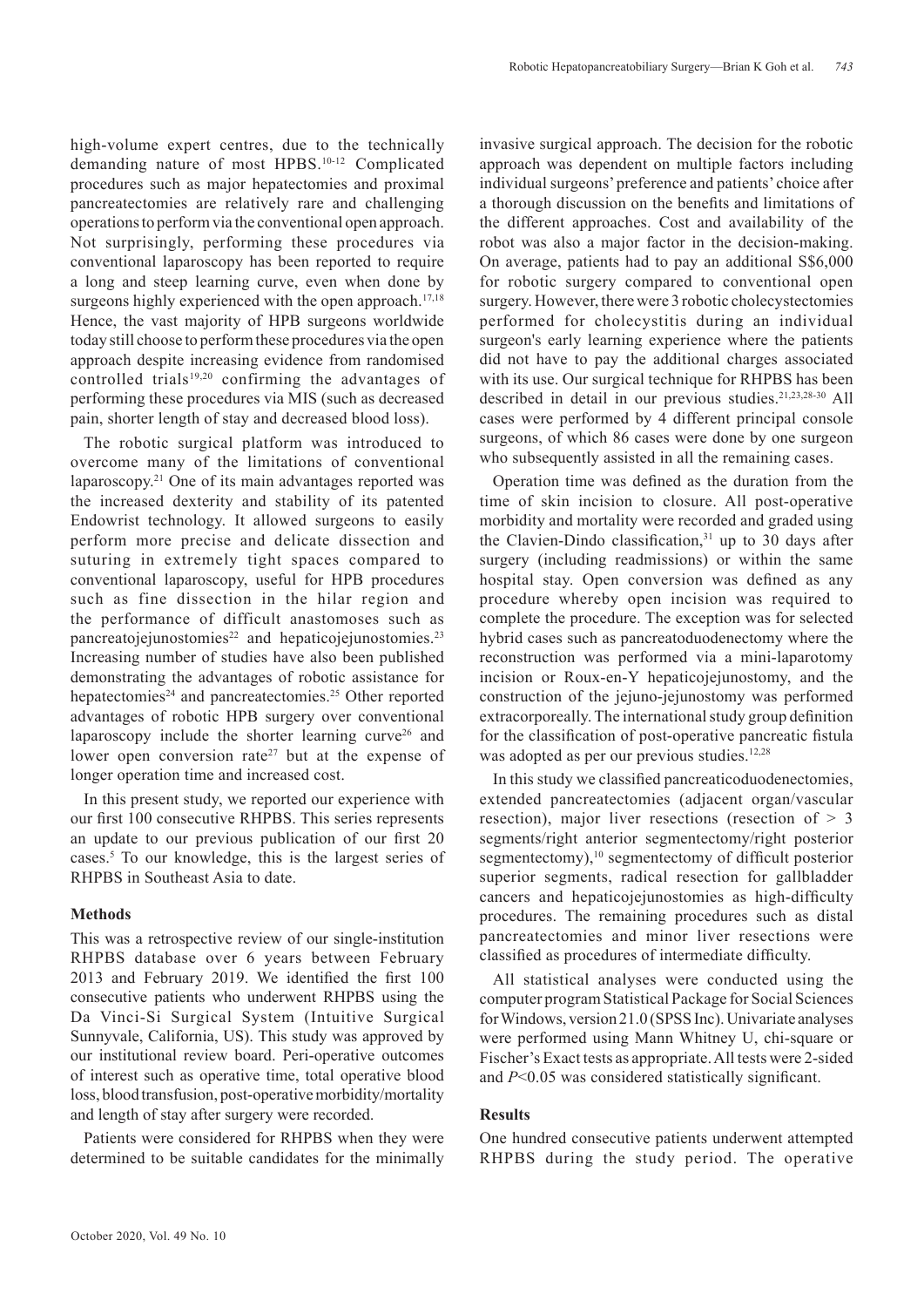procedures are summarised in Table 1. These included 24 isolated liver resections, 48 pancreatic surgeries (including 2 concomitant bile duct resections) and 28 biliary surgeries (including 8 concomitant liver resections). Also included were 10 major hepatectomies, 15 pancreaticoduodenectomies, 6 radical resections for gallbladder carcinoma and 8 hepaticojejunostomies. There were only 2 open conversions in this series, 1 during a distal pancreatosplenectomy due to tumour extension and 1 for bleeding during resection of a segment 7 hepatic tumour.

|  |  |  |  |  |  |  | Table 1. Details of the robotic operations undergone by the 100 patients |  |  |  |  |
|--|--|--|--|--|--|--|--------------------------------------------------------------------------|--|--|--|--|
|--|--|--|--|--|--|--|--------------------------------------------------------------------------|--|--|--|--|

|                         | <b>Operation type</b>                                                                                                                                                                                                                                                                                                                                                                                                                                                                                                                                                                                                                                                                                                                                                                                                                                                                                                                                                                                                                                                                     | Number                                                                                                                                                                                                                     |
|-------------------------|-------------------------------------------------------------------------------------------------------------------------------------------------------------------------------------------------------------------------------------------------------------------------------------------------------------------------------------------------------------------------------------------------------------------------------------------------------------------------------------------------------------------------------------------------------------------------------------------------------------------------------------------------------------------------------------------------------------------------------------------------------------------------------------------------------------------------------------------------------------------------------------------------------------------------------------------------------------------------------------------------------------------------------------------------------------------------------------------|----------------------------------------------------------------------------------------------------------------------------------------------------------------------------------------------------------------------------|
| <b>Liver resections</b> | Major hepatectomy<br>Right/extended right hepatectomy<br>Left hepatectomy<br>Central hepatectomy<br>Right posterior sectionectomy<br>Minor hepatectomy                                                                                                                                                                                                                                                                                                                                                                                                                                                                                                                                                                                                                                                                                                                                                                                                                                                                                                                                    | 24<br>$8(2)$ *<br>$2(l)^*$<br>1(l)<br>$\overline{c}$<br>$\mathfrak{Z}$<br>$16(6)$ *                                                                                                                                        |
| Pancreatic surgery      | Pancreaticoduodenectomy/total pancreatectomy (n=1)<br>Hybrid (open reconstruction)<br>Extended/vascular resection<br>Distal/subtotal pancreatectomy<br>Spleen-saving pancreatectomy<br>Pancreatosplenectomy<br>Extended pancreatosplenectomy<br>Others<br>Enucleation (2 deep lesions close to pancreatic duct)<br>Resection of adjacent organ adherent to pancreas ##<br>Completion pancreatosplenectomy for recurrent tumour (after previous open whipples)<br>Lateral pancreatojejunostomy                                                                                                                                                                                                                                                                                                                                                                                                                                                                                                                                                                                             | 48<br>15#<br>6<br>$\overline{4}$<br>25<br>11<br>10<br>$\overline{4}$<br>8<br>3<br>3<br>1<br>1                                                                                                                              |
| <b>Biliary surgery</b>  | Mirizzi syndrome<br>Cholecystectomy<br>Subtotal cholecystectomy, bile duct exploration and cholecystoplasty<br>Cholecystectomy for severe cholecystitis<br>Cholecystectomy and transcholed ochal bile duct exploration after failed ERCP<br>Cholecystectomy with resection/repair of cholecystoduodenal fistula<br>Choledochectomy, bile duct exploration and Roux-en-Y HJ for primary choledocholithiasis<br>Triple bypass (Roux-en-Y HJ) with bile duct exploration for ampullary cancer<br>Choledochectomy and Roux-en-Y HJ for choledochal cyst<br>Choledochectomy and Roux-en-Y HJ (aberrant anatomy with 4-duct) benign stricture<br>Choledochectomy and Roux-en-Y HJ for benign stricture<br>Left hepatectomy, choledochotomy and removal stone for benign stricture<br>Gallbladder cancer<br>Radical cholecystectomy with hilar LN clearance<br>Segment 4b/5 resection with hilar LN clearance<br>Right hepatectomy/caudate lobe resection, radical choledochectomy and Roux-en-Y HJ<br>Resection of hilar LN 1 for recurrent colorectal metastases (2 previous liver resections) | 28<br>6<br>$\overline{2}$<br>$4**$<br>3<br>$\overline{2}$<br>$\overline{2}$<br>$\mathbf{1}$<br>1<br>3<br>$\mathbf{1}$<br>$\mathbf{1}$<br>$1*$<br>$6*$<br>$\mathfrak{Z}$<br>$\overline{2}$<br>$\mathcal{I}$<br>$\mathbf{1}$ |

ERCP: endoscopic retrograde cholangiopancreatography; HJ: hepaticojejunostomy; LN: lymph node

\* 8 biliary procedures with concomitant liver resections: 6 minor resections and 2 major liver resections

\*\* 1 concomitant minor liver resection

# 2 pancreaticoduodenectomies with concomitant radical choledochectomy for mid bile duct cancer included under pancreatic resections

## Gastric resection with pancreas, left adrenalectomy with pancreas, retroperitoneal tumour with pancreas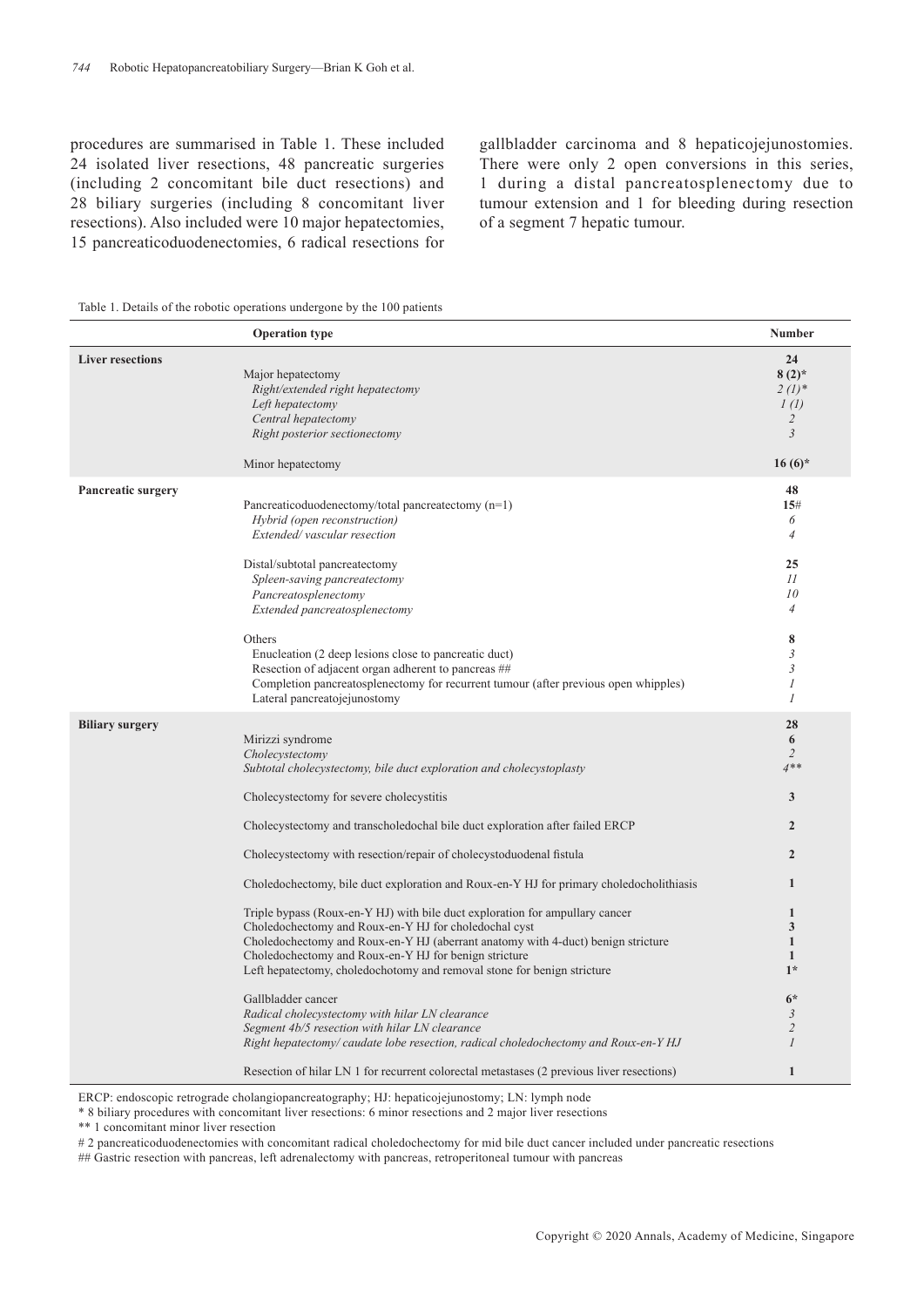Of the 15 pancreaticoduodenectomies, there was 1 total pancreatosplenectomy and 6 were performed via a hybrid procedure. Four required portal/superior mesenteric vein resections, of which 3 were wedge resections and 1 being a segmental resection with endto-end anastomosis. Two of the wedge resections were performed totally by minimally invasive procedures.

The patients' baseline characteristics and outcomes are summarised in Table 2. Comparison between the initial 50 versus the subsequent 50 cases demonstrated a significant decrease in blood loss but no significant difference in other key peri-operative outcomes. Overall, there were 15 major (> grade 2) morbidities. These are summarised in Table 3. There were no post-operative 90-day or in-hospital mortality in this series. There were 12 readmissions and these were due to infected collection/grade B pancreatic fistula after distal pancreatectomy in 4 patients, infected collection after liver resection in 1 patient, and reflux cholangitis after hepaticojejunostomy in 1 patient. Six patients who underwent pancreaticoduodenectomy and required readmissions included 2 infected intra-abdominal collections, 1 superficial wound infection, 2 delayed gastric emptying and 1 urinary tract infection.

#### **Discussion**

The first series of robotic hepatectomies and pancreatectomies was reported by Giullianotti et al. in 2003.32 Subsequently, several large series from expert centres were reported on robotic pancreatectomies<sup>25,33</sup> and robotic hepatectomies.34,35 RHPBS was adopted to overcome the limitations of conventional laparoscopy

| Table 2. Evolution of the clinico-pathological features and outcomes of the 100 patients who underwent robotic hepatopancreatobiliary surgery |  |  |
|-----------------------------------------------------------------------------------------------------------------------------------------------|--|--|
|-----------------------------------------------------------------------------------------------------------------------------------------------|--|--|

|                                                                               | Total<br>$(n=100)$ | Group 1<br>$(1-50)$        | Group 2<br>$(51-100)$     | $P$ -value |
|-------------------------------------------------------------------------------|--------------------|----------------------------|---------------------------|------------|
| Median age (IQR), years                                                       | 63(17)             | 61(16)                     | 66(16)                    | 0.161      |
| Male, $n$ $(\%)$                                                              | 43                 | 20(40)                     | 23(46)                    | 0.545      |
| ASA score, $n$ $\left(\frac{9}{6}\right)$<br>$\overline{2}$<br>$\overline{3}$ | 13<br>65<br>22     | 9(18)<br>32(64)<br>9(18)   | 4(8)<br>33(66)<br>13(26)  | 0.264      |
| Median BMI (IQR)                                                              | 23.8(6.7)          | 24.2(6.0)                  | 23.2(7.6)                 | 0.463      |
| Median tumour size (IQR)                                                      | 21(21)             | 20(32)                     | 23(20)                    | 0.982      |
| Type of surgery, $n$ (%)<br>Liver<br>Pancreas<br>Biliary *                    | 24<br>48<br>28     | 17(34)<br>22(44)<br>11(22) | 7(14)<br>26(52)<br>17(34) | 0.055      |
| Difficulty of procedure (%)<br>Intermediate<br>High                           | 60<br>40           | 33(66)<br>17(34)           | 27(54)<br>23(46)          | 0.221      |
| Malignancy, $n$ $\left(\frac{9}{6}\right)$                                    | 64                 | 37(74)                     | 27(54)                    | 0.037      |
| Median operation time (IQR), min                                              | 383 (258)          | 358 (241)                  | 393 (366)                 | 0.563      |
| Open conversion, $n$ $(\%)$                                                   | $\overline{2}$     | 2(4)                       | $\mathbf{0}$              | 0.153      |
| Median blood loss (IQR), mls                                                  | 200 (350)          | 275 (650)                  | 125(250)                  | 0.027      |
| Intra-operative blood transfusion, n (%)                                      | 15                 | 11(22)                     | 4(8)                      | 0.050      |
| Median post-operative stay (IQR), d                                           | 6(5)               | 6(3)                       | 6(6)                      | 0.222      |
| Readmission, $n$ $\left(\frac{9}{0}\right)$                                   | 12                 | 4(8)                       | 8(16)                     | 0.218      |
| Post-operative morbidity, $n$ (%)                                             | 30                 | 13(26)                     | 17(34)                    | 0.383      |
| Major morbidity ( $>$ grade II), n (%)                                        | 15                 | 4(8)                       | 11(22)                    | 0.05       |
| 90-day/in-hospital mortality, $n$ (%)                                         | $\overline{0}$     | $\boldsymbol{0}$           | $\mathbf{0}$              | NA         |

ASA: American Society of Anaesthesiologists; BMI: body mass index; IQR: interquartile range

\* 8 biliary procedures with concomitant liver resections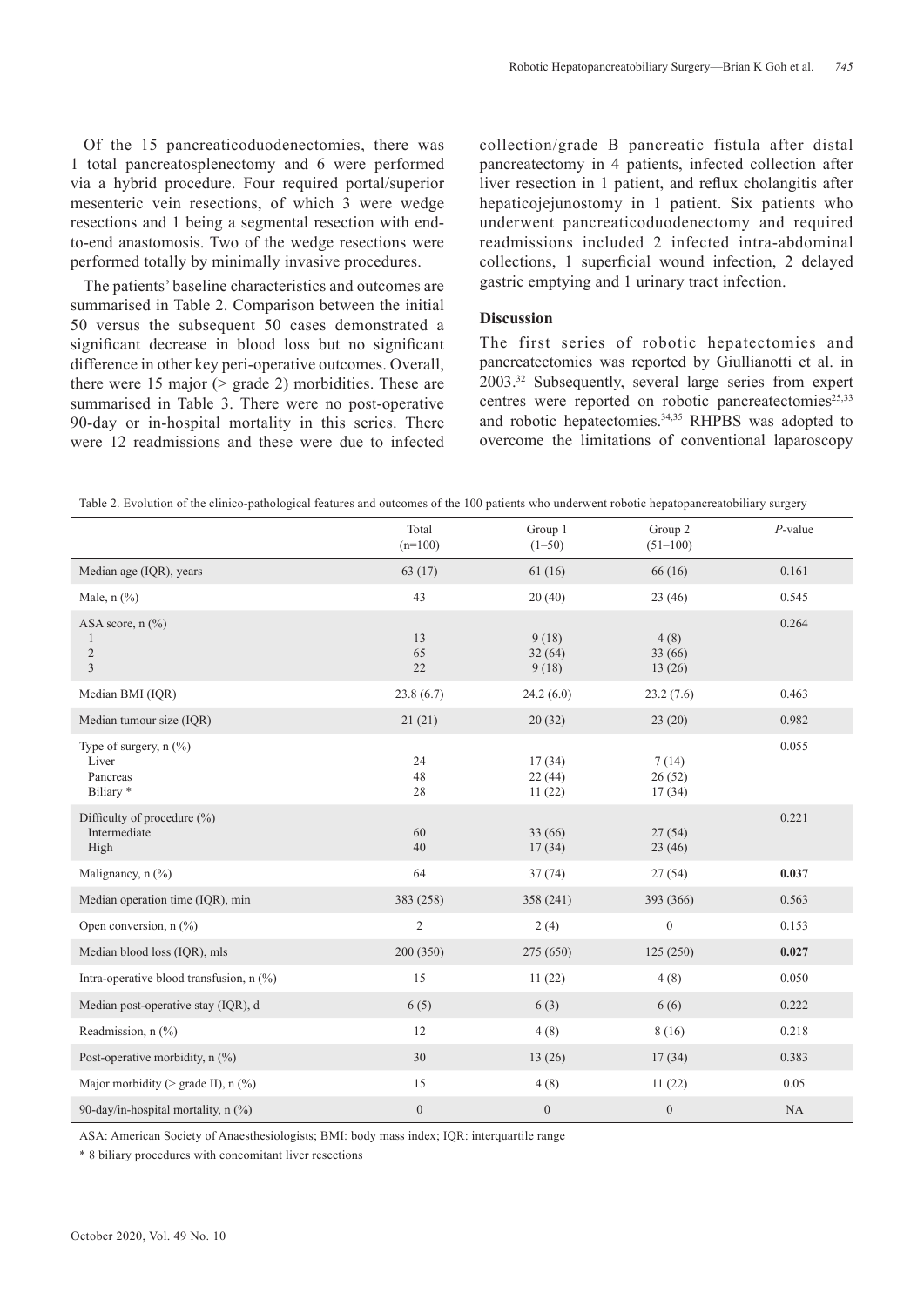and to shorten the long and steep learning curve associated with laparoscopic hepatectomies and pancreatectomy.<sup>36</sup> Nonetheless, despite its many theoretical advantages, RHPBS remains a technically challenging procedure especially during the early learning phase. This has been reported by several investigators even from high volume expert centres in HPBS. In the first 77 patients who underwent RHPBS by a single surgeon from the Carolinas Medical Center, US, the authors reported 24 conversions of which 14 (18%) were open conversions.37 Similarly, in another large series of robotic distal pancreatectomies reported from the Memorial Sloan Kettering Cancer Center, US, open conversions were required in 14 out of 37 (38%) procedures.38

Nonetheless, more recent studies suggest that RHPBS can be adopted safely with a low open conversion rate, especially when performed by surgeons with prior experience with laparoscopic HPBS. Two studies from Taiwan<sup>35</sup> and Russia<sup>26</sup> reported that the learning curve for robotic hepatectomy was shorter than for conventional laparoscopy, and this enabled them to perform more complicated and major resections safely with a low open conversion rate. Similarly, Tsung et al.36 demonstrated that robotic assistance allowed them to complete more hepatectomies via totally minimally invasive approach without the need of hand-assistance or open conversion compared to conventional laparoscopy. Daoudi et al. reported that the adoption of robotic distal pancreatectomy resulted in lower conversion rates compared to the laparoscopic approach.<sup>27</sup>

Despite this study being our initial experience with the first 100 cases, our open conversion rate was only 2% even for highly complex procedures, including major hepatectomies and pancreaticoduodenectomies. Comparatively, several local studies had reported open conversion rates ranging from 8% to 25% for cholecystectomies<sup>1</sup> and bile duct explorations<sup>39</sup> performed via conventional laparoscopy. Our early experience even included pancreatectomies with concomitant vascular resections and hepatectomies with bilio-enteric anastomoses. These good results can be attributed to 2 main reasons. Firstly, we had a great deal of experience with both open and laparoscopic HPB surgeries. During the study period, we had concomitant experience with about 500 conventional laparoscopic liver resections and over 100 major laparoscopic pancreatic surgeries. The strong foundation of open HPB surgery, coupled with advanced laparoscopic skills, was likely a major factor accounting for our results.

Secondly, appropriate patient selection was practised. Surgeons learning RHPBS should select cases that are not too complicated and appropriate to their skill level.

In this study, as we accumulated vast experience with open and laparoscopic HPBS, we started RHPBS with moderately difficult cases such as minor hepatectomies or distal pancreatectomies. As this case experience increased, we quickly progressed to major hepatectomies and pancreaticoduodenectomies. We would caution that the present experience may not be the same for all HPB surgeons embarking on RHPBS, in particular for those with minimal experience with the conventional laparoscopic approach. Although the robotic platform has been reported to be simpler to learn than conventional laparoscopy for the open surgeon, the learning curve of robotic surgery for surgeons already proficient with advanced laparoscopic procedures is even shorter.<sup>21,23,40</sup> This is because many of the skill sets acquired from conventional laparoscopy such as trocar placement, operative technique, magnified surgical field viewed through a television monitor, surgical manoeuvres and operation room setup are easily transferable with only minor modifications to robotic surgery. Similar to our experience, other investigators with prior experience with laparoscopic surgery have also reported excellent outcomes even during their initial experience with RHPBS.

Presently, in our practice, robotic surgery is utilised as an extension of conventional laparoscopic surgery.21,23,28 Hence, in our opinion, RHPBS is not competitive but complementary to conventional laparoscopic HPBS today. It is a useful tool to add to the armamentarium of any surgeon practising minimally invasive HPBS. The main advantage of the robotic platform today is its patented Endowrist technology, which allows increased stability, precision and dexterity. This is extremely useful in HPBS especially when performing fine dissection in the hilar region and when constructing complicated anastomoses such as small bilio-enteric and pancreato-enteric anastomoses.23,28,30 Robotic assistance expands the capability of the surgeon, enabling him/her to successfully perform more complicated procedures via the minimally invasive approach that would otherwise have to be performed via open surgery. Earlier studies from our centre had suggested that robotic surgery would be especially useful in HPBS such as when performing the complicated reconstructions required for bilio-enteric anastomoses<sup>23</sup> or pancreatoenteric anastomoses,<sup>30,40</sup> and the complicated dissections needed for spleen-saving pancreatectomies and extended pancreatectomies.11,28 At present, we cannot advocate the routine use of RHPBS as a replacement over conventional laparoscopy for all HPB procedures due to the increased cost and limitation of resources.

Nonetheless, it is also important to note that in our experience, the advantages of robotic assistance may be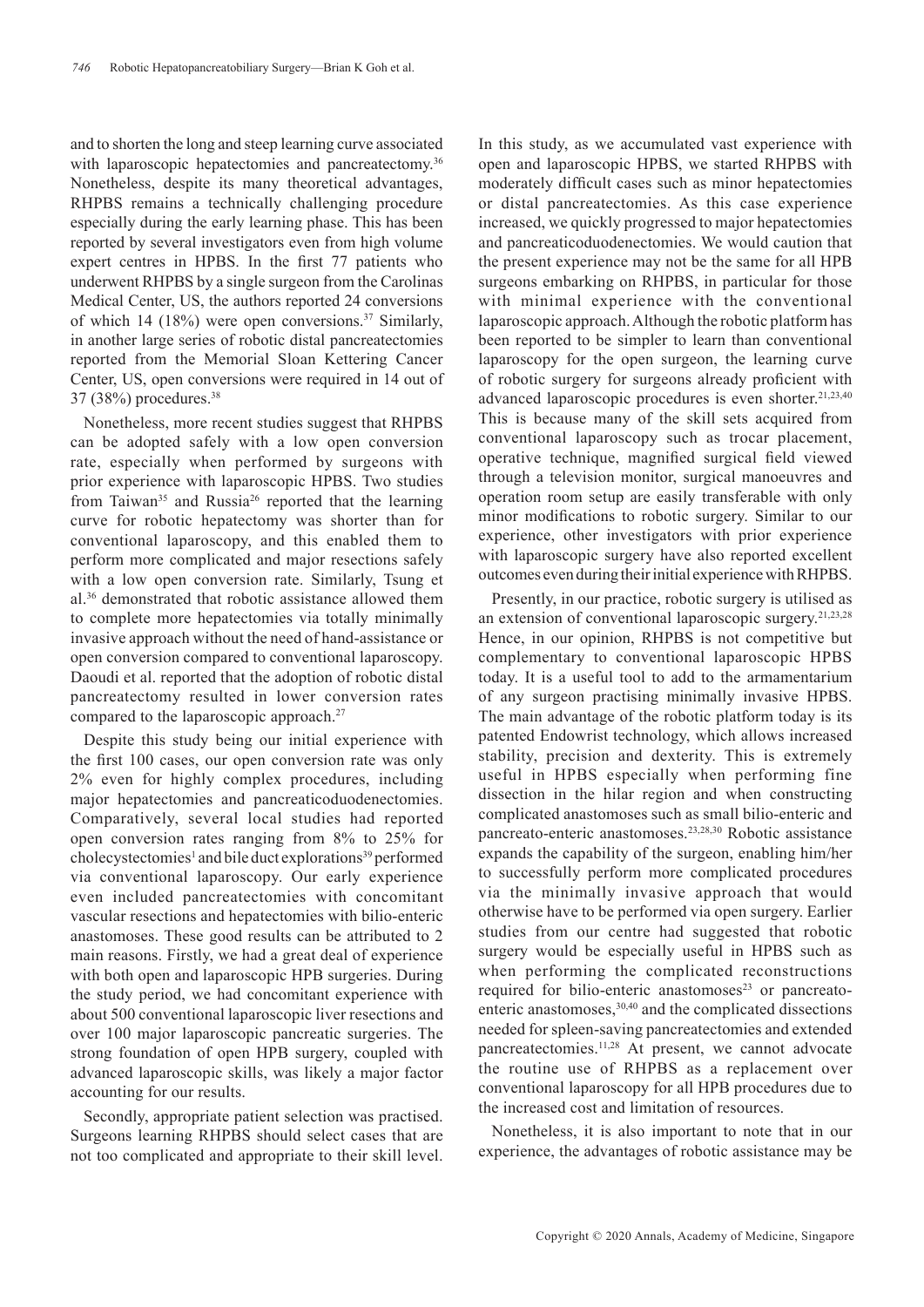Table 3. Details of the major (> grade 2) complications occurring in the 15 patients

| <b>Major morbidity type</b>                                                                                                           | Grade          | <b>Number</b> |
|---------------------------------------------------------------------------------------------------------------------------------------|----------------|---------------|
| Grade B pancreatic fistula (2 distal pancreatectomies, 2 enucleations and 1 pancreatoduodenectomy<br>requiring percutaneous drainage) | 3a             |               |
| Delayed gastric emptying after pancreaticoduodenectomy requiring naso-jejunal tube placement                                          | 3a             |               |
| Infected intra-abdominal collection after right hepatectomy and radical choledochectomy with HJ requiring<br>percutaneous drainage    | 3a             |               |
| Upper gastrointestinal bleed after pancreaticoduodenectomy requiring gastroscopy and clipping                                         | 3a             |               |
| Port site hernia after distal pancreatectomy requiring reoperation                                                                    | 3 <sub>b</sub> |               |
| Internal hernia after pancreaticoduodenectomy requiring reoperation                                                                   | 3 <sub>b</sub> |               |
| HJ leak requiring reoperation                                                                                                         | 3 <sub>b</sub> |               |
| Extracorporeal created jejunojejunostomy for Roux limb leak requiring reoperation                                                     | 3 <sub>b</sub> |               |
| Massive pulmonary embolism with severe hypotension                                                                                    | $\overline{4}$ |               |

less apparent for minimally invasive liver resections.<sup>10,21,29</sup> This is because the current surgical instruments commonly used for liver parenchyma transection such as the Cavitron Ultrasonic Surgical Aspirator (CUSA) are not yet available via the robotic platform, whereas the presently available robotic harmonic scalpel is a non-articulating instrument that mitigates many of the advantages of the robotic platform over conventional laparoscopy. Notably in our practice, the proportion of robotic assistance for liver resections has progressively decreased from 34% to 14%. There was a corresponding increase in the use of robotic assistance for complicated pancreatobiliary procedures, including inflammatory/ infectious conditions such as complicated gallstone diseases and strictures. This may have partly accounted for our observations that there was a significant reduction in the blood loss and lower proportion of malignancies between group 1 and group 2 (Table 2). It is important to highlight that the decrease in the use of robotic assistance for liver resections is a potential confounding factor for the lower blood loss observed in group 2. The increasing proportion of pancreatobiliary surgeries performed in group 2 also likely accounted for the nonsignificant higher morbidity rate observed in this group as pancreatobiliary surgeries are known to be associated with higher morbidity rates compared to liver resections.

Today, the main obstacles to the widespread adoption of RHPBS are the increased cost and limited accessibility for surgeons.<sup>21</sup> Moreover, with the lack of high-level evidence of its superiority over conventional laparoscopy, $24$  justification for its routine use remains difficult in many countries. As most surgeons will not have unlimited access to robotic technology, resulting

in lack of familiarity with the system, this coupled with the steep learning curve of MIS-HPBS has resulted in only a relatively small number of surgeons performing RHPBS globally.<sup>23</sup> However, it is important to note that over the next few years, many new robotic platforms are coming to the market, which would likely result in a decrease in cost and increase in accessibility. It is also important to add that the role of robotic surgery may be especially important for smaller countries such as Singapore, whereby for most surgeons, individual surgeon case volume for many complicated HPBS may not be high. Hence, a shorter learning curve associated with robotic assistance will be beneficial for more surgeons in the country to embark on MIS-HPBS safely.

### **Conclusion**

Our experience with the first 100 consecutive cases of RHPBS confirms its feasibility and safety when performed by experienced laparoscopic HPB surgeons. It can be performed for even highly complicated HPB procedures with a low open conversion rate. In our practice, its use complemented and did not not replace conventional laparoscopy, expanding our indications for MIS-HPBS.

#### REFERENCES

- 1. Lim KR, Ibrahim S, Tan NC, et al. Risk factors for conversion to open surgery in patients with acute cholecystitis undergoing interval cholecystectomy. Ann Acad Med Singap 2007;36:631-5.
- 2. Pucher PH, Brunt LM, Davies N, et al. Outcomes trends and safety measures after 30 years of laparoscopic cholecystectomy: a systematic review and pooled data analysis. Surg Endosc 2018;32:2175-83.
- 3. Tan WJ, Pek W, Kabir T, et al. Clinical outcome and cost comparison between laparoscopic and open appendicectomy. Ann Acad Med Singap 2014;43:464-8.